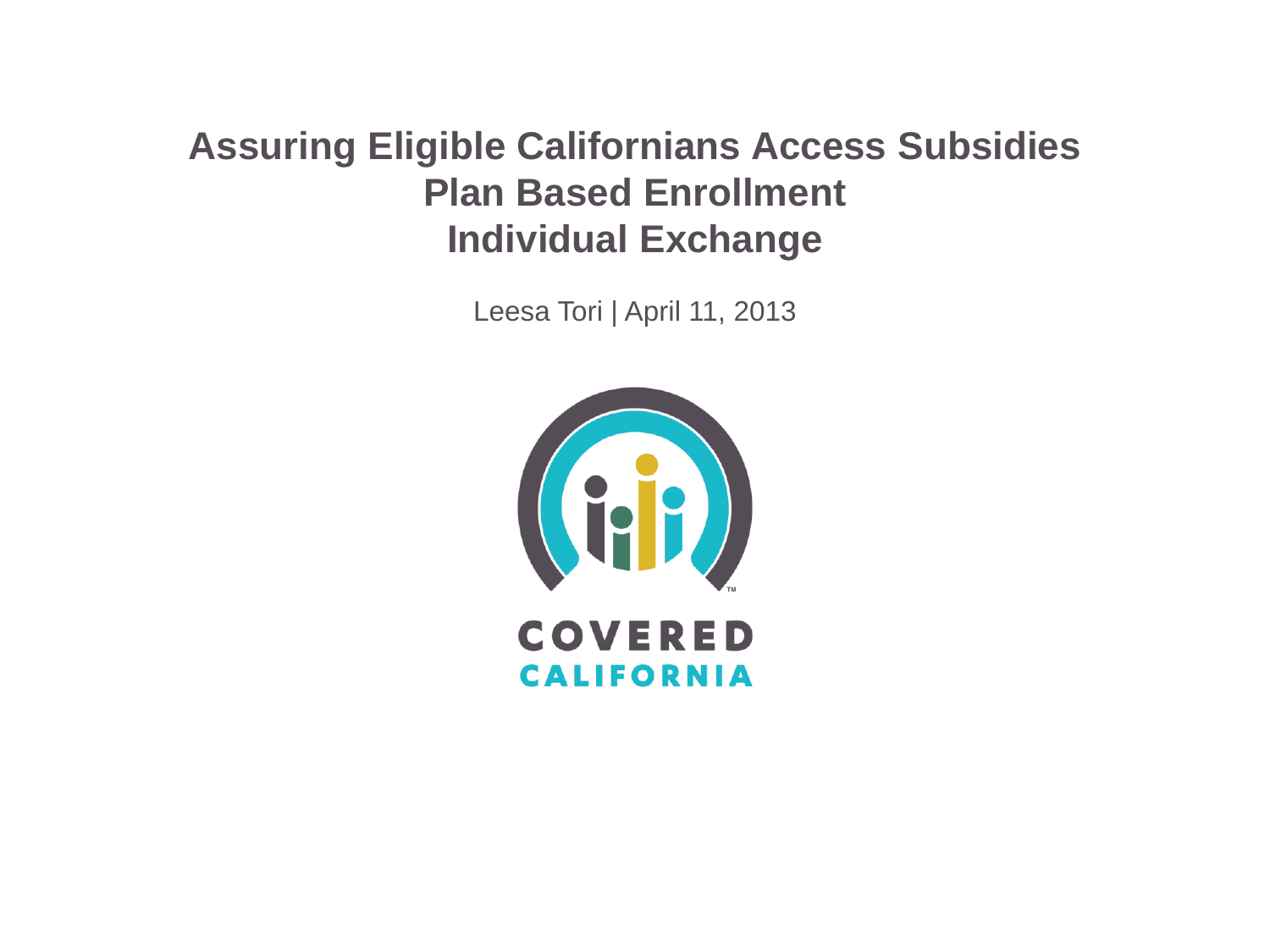## **THE BIG IDEA**

In 2014 Covered California will invite 2,600,000 Subsidy Eligible Californians To Enroll

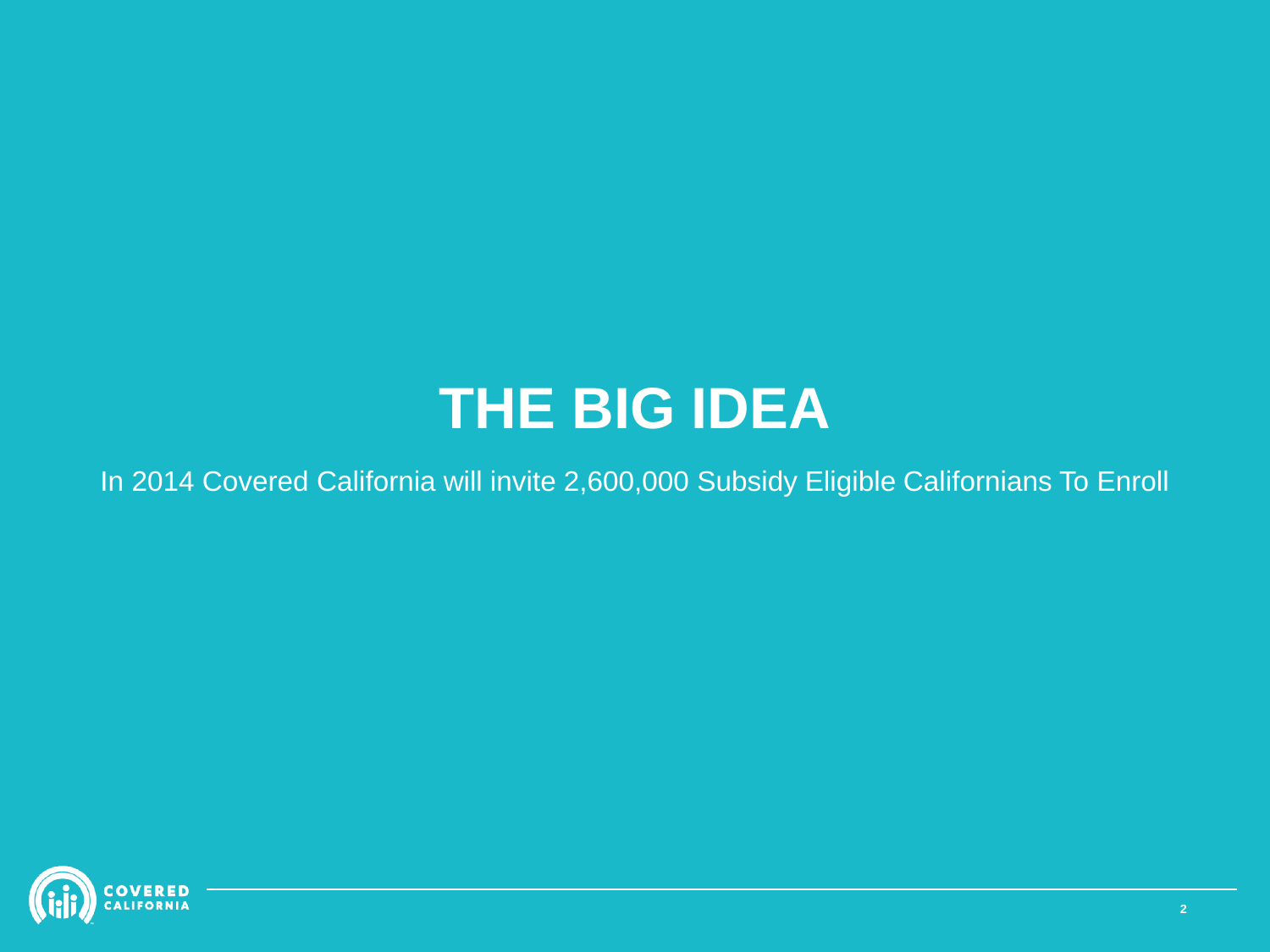# **600k Subsidy Eligible Californians are currently enrolled in a health plan**

Those enrolled in a QHP can stay with their QHP AND access their subsidy

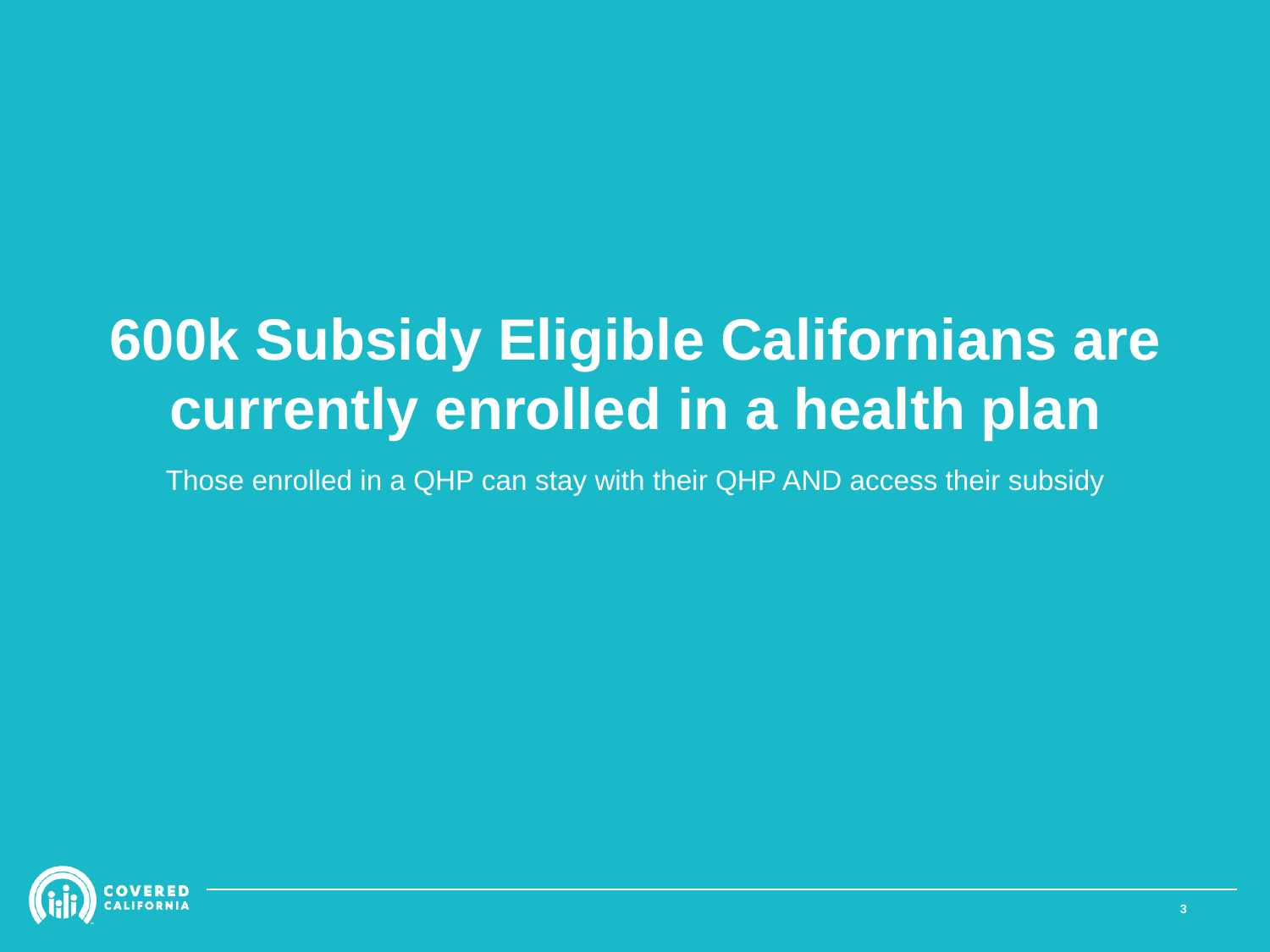## **Let's take it from the top…**



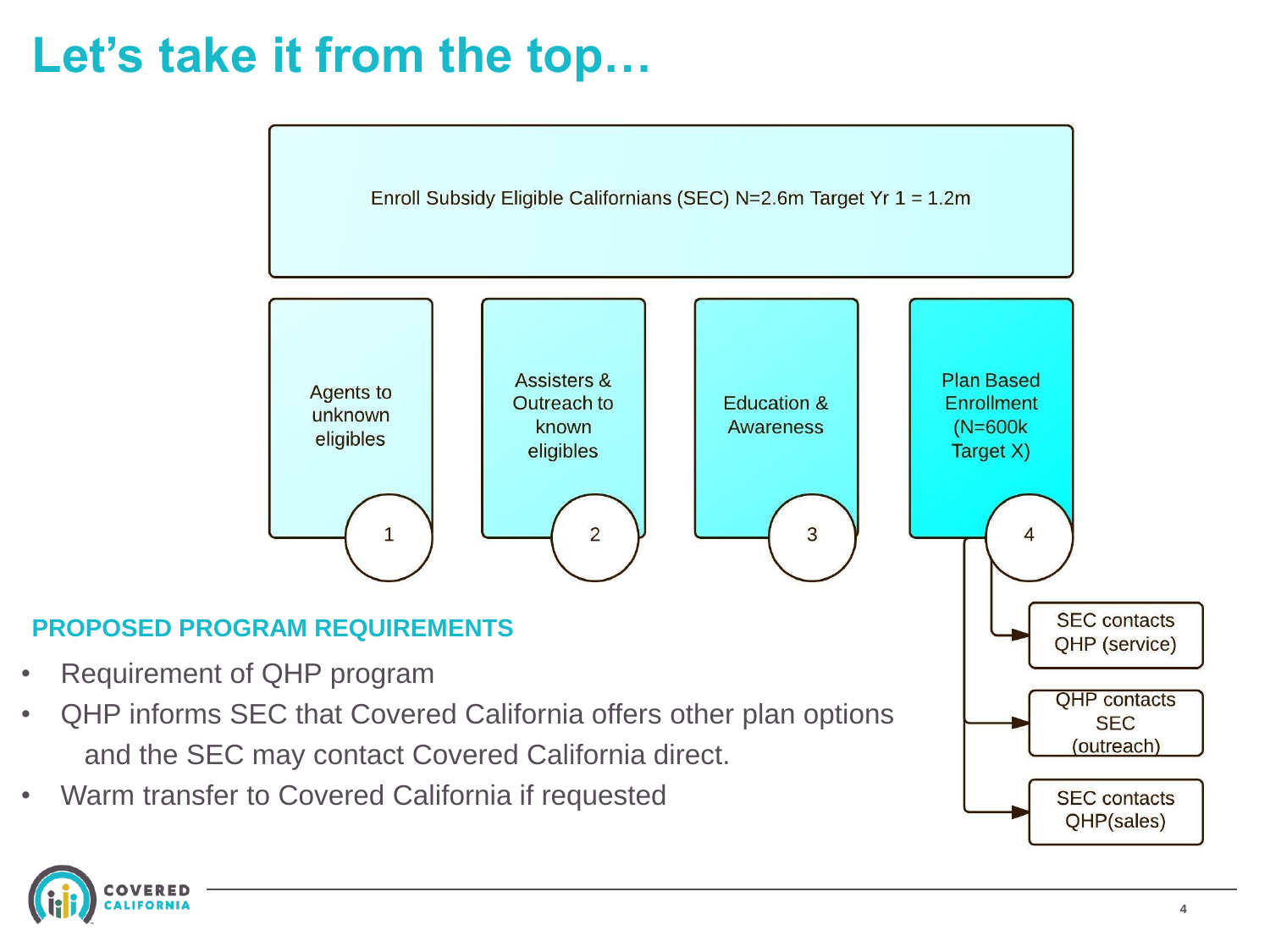#### **Consumers will interact with their health plan…**

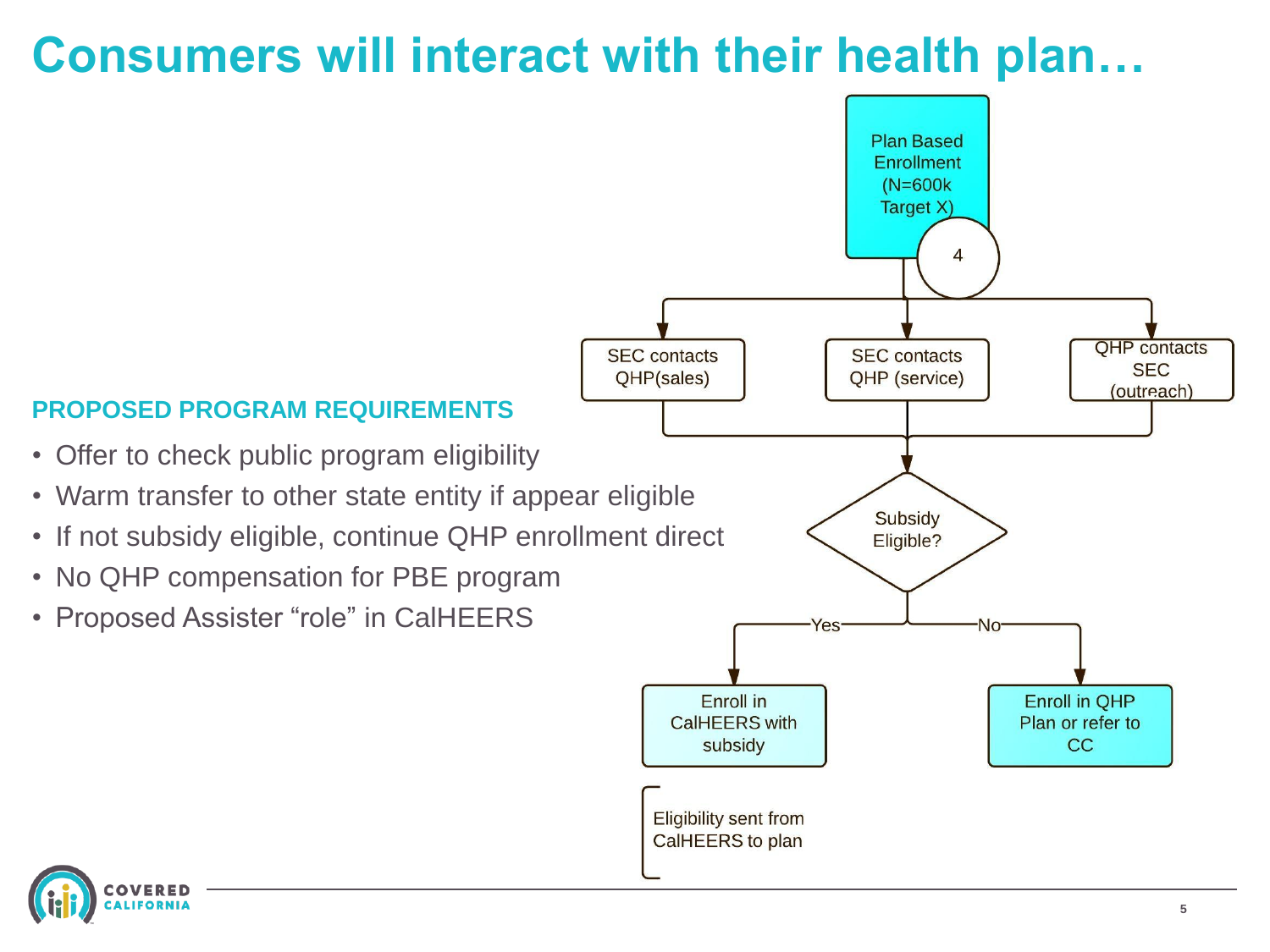## **Bringing it on home…**

#### **PROPOSED PROGRAM REQUIREMENTS**

- If eligibility cannot be determined warm transfer to Covered California
- Enrollment by Plan Based Enrollers is complete